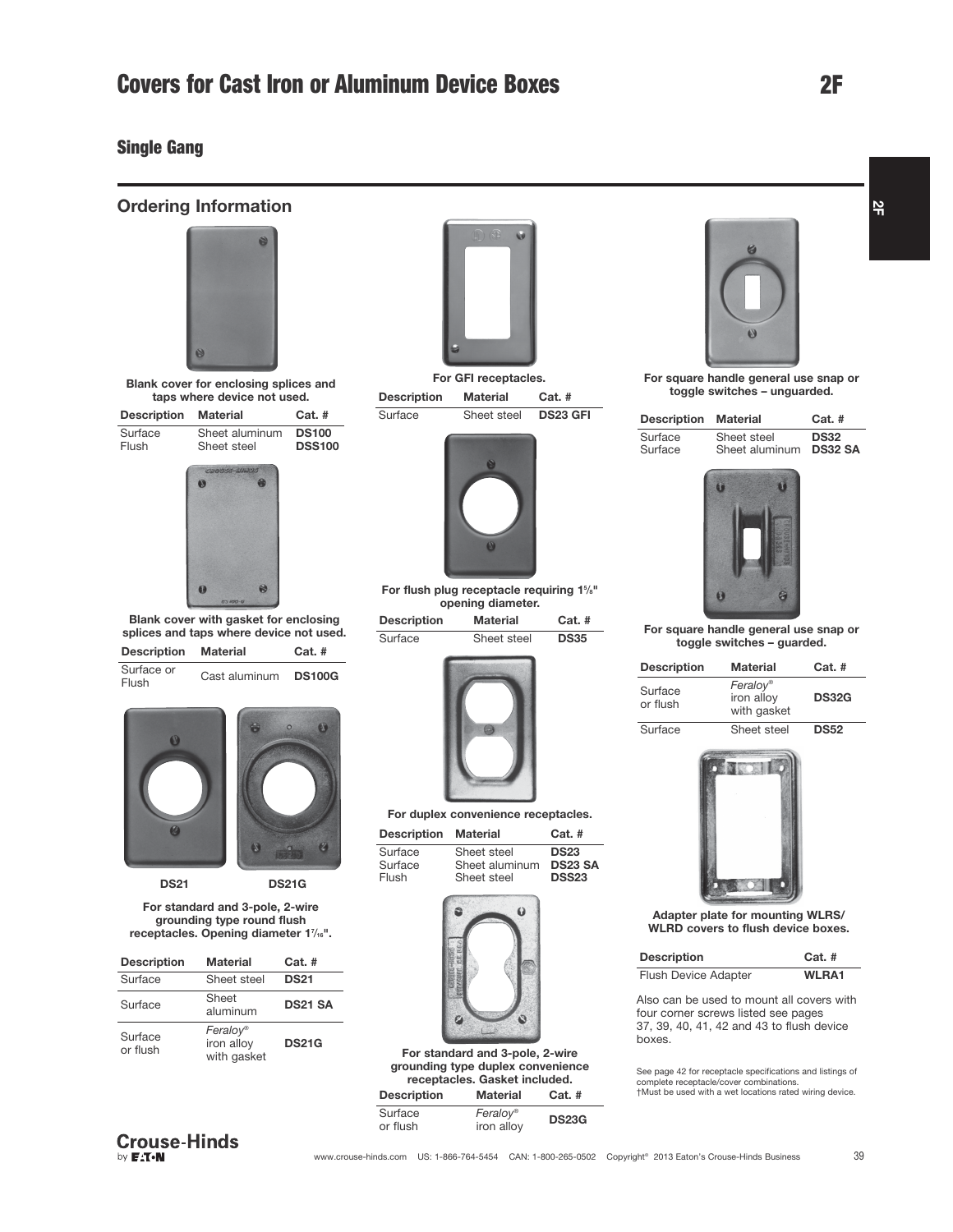# 2F Covers for Cast Iron or Aluminum Device Boxes

# Single Gang - Raintight Covers (Gasket Included)





For general use snap switches. Includes gasket.

| <b>Description</b>                  | <b>Material</b>         | $Cat.$ #     |
|-------------------------------------|-------------------------|--------------|
| For standard<br>ON-OFF<br>operation | Copper-free<br>aluminum | <b>DS181</b> |



For general use snap switches. Includes gasket.

| <b>Description</b>                                            | <b>Material</b>      | $Cat.$ #     |
|---------------------------------------------------------------|----------------------|--------------|
| For standard<br>ON-OFF<br>operation.<br>With hole for<br>lock | Die cast<br>aluminum | <b>DS185</b> |



For general use snap switches. Includes gasket.

| <b>Description</b>                                       | <b>Material</b>  | $Cat.$ #     |
|----------------------------------------------------------|------------------|--------------|
| For standard<br>operation.<br>Marked<br>ON-OFF<br>handle | Cast<br>aluminum | <b>DS128</b> |

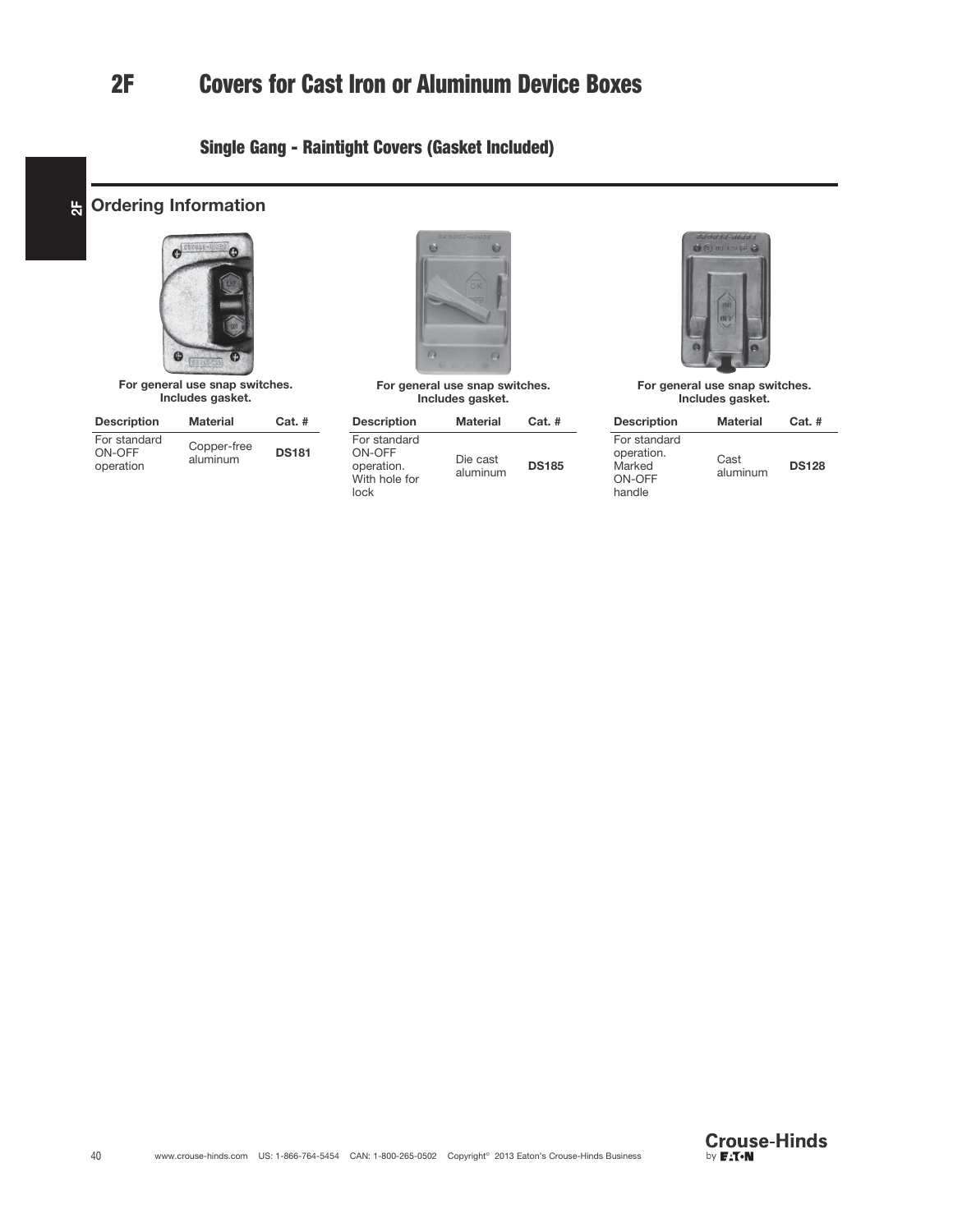# Single Gang - Switches and Motor Control Push Button

## Ordering Information



For manual motor starting switches. Fits FS and FD boxes. Takes Westinghouse switches MST01 (1-pole) and MST02 (2-pole). Includes gasket.

| <b>Description</b>               | Material Cat. #       |              |
|----------------------------------|-----------------------|--------------|
| For standard<br>ON-OFF operation | Feraloy<br>iron alloy | <b>DS199</b> |



Furnished with buttons for operating motor control push button switches. Includes gasket.

|                                                                                                                                  |                |                                    | <b>Push Buttons</b> |                    |                 |  |
|----------------------------------------------------------------------------------------------------------------------------------|----------------|------------------------------------|---------------------|--------------------|-----------------|--|
| <b>Description</b>                                                                                                               |                | No. Color                          |                     | <b>Material</b>    | $Cat.$ #        |  |
| Button (normally open) marked START                                                                                              |                | 1                                  | Green               | Feraloy iron alloy | <b>DS171F</b> 1 |  |
| Button (normally closed) marked STOP                                                                                             |                | 1                                  | Red                 | Feraloy iron alloy | <b>DS171G</b> 1 |  |
| Button (normally open) marked                                                                                                    |                |                                    | Green               |                    |                 |  |
| START and button (normally closed)<br>marked STOP                                                                                |                | Red                                |                     | Feraloy iron alloy | <b>DS171 ①</b>  |  |
| <b>Description</b>                                                                                                               | No.            | Color                              |                     | <b>Material</b>    | $Cat.$ #        |  |
| Two push button                                                                                                                  | $\overline{2}$ | Feraloy iron alloy<br><b>Black</b> |                     | <b>DS171J</b> ①    |                 |  |
| 1) If desired, markings on indicating plates may be added to catalog number. Select from the list of<br>standard markings below: |                |                                    |                     |                    |                 |  |

| <b>HAND</b>    | <b>CLOSE</b> | OFF  | AUTO.         | UP  | <b>RUN</b>   |
|----------------|--------------|------|---------------|-----|--------------|
| EMER.          | <b>DOWN</b>  | JOG  | FORWARD START |     | <b>RESET</b> |
| <b>REVERSE</b> | <b>STOP</b>  | TRIP | OPFN          | ON. | TEST         |
| LGT. ON        |              |      |               |     |              |



Heavy duty motor control push button switch

| No. of<br><b>Buttons</b> | <b>Normal Positions</b> |                                                                                                                     | $Cat.$ #    |
|--------------------------|-------------------------|---------------------------------------------------------------------------------------------------------------------|-------------|
|                          | 1 circuit universal     | فلف<br>$\bullet\quad \bullet$                                                                                       | <b>ED11</b> |
| っ                        | 2 circuits universal    | <u>ala ala</u><br>$\bullet\hspace{0.1cm} \bullet\hspace{0.1cm} \bullet\hspace{0.1cm} \bullet\hspace{0.1cm} \bullet$ | ED12†       |

†Two universal contact blocks, must be wired as two circuits, with one normally open and one normally closed.

### DS Covers use the switches shown in the list below.

| Cover         | <b>Takes Switch</b> | Cover         | <b>Takes Switch</b> |  |
|---------------|---------------------|---------------|---------------------|--|
| <b>DS171</b>  | FD <sub>12</sub>    | <b>DS171F</b> | <b>FD11</b>         |  |
| <b>DS171G</b> | <b>FD11</b>         | <b>DS266</b>  | <b>FD12</b>         |  |
| <b>DS265</b>  | <b>FD11</b>         |               |                     |  |

2F

 $\frac{1}{2}$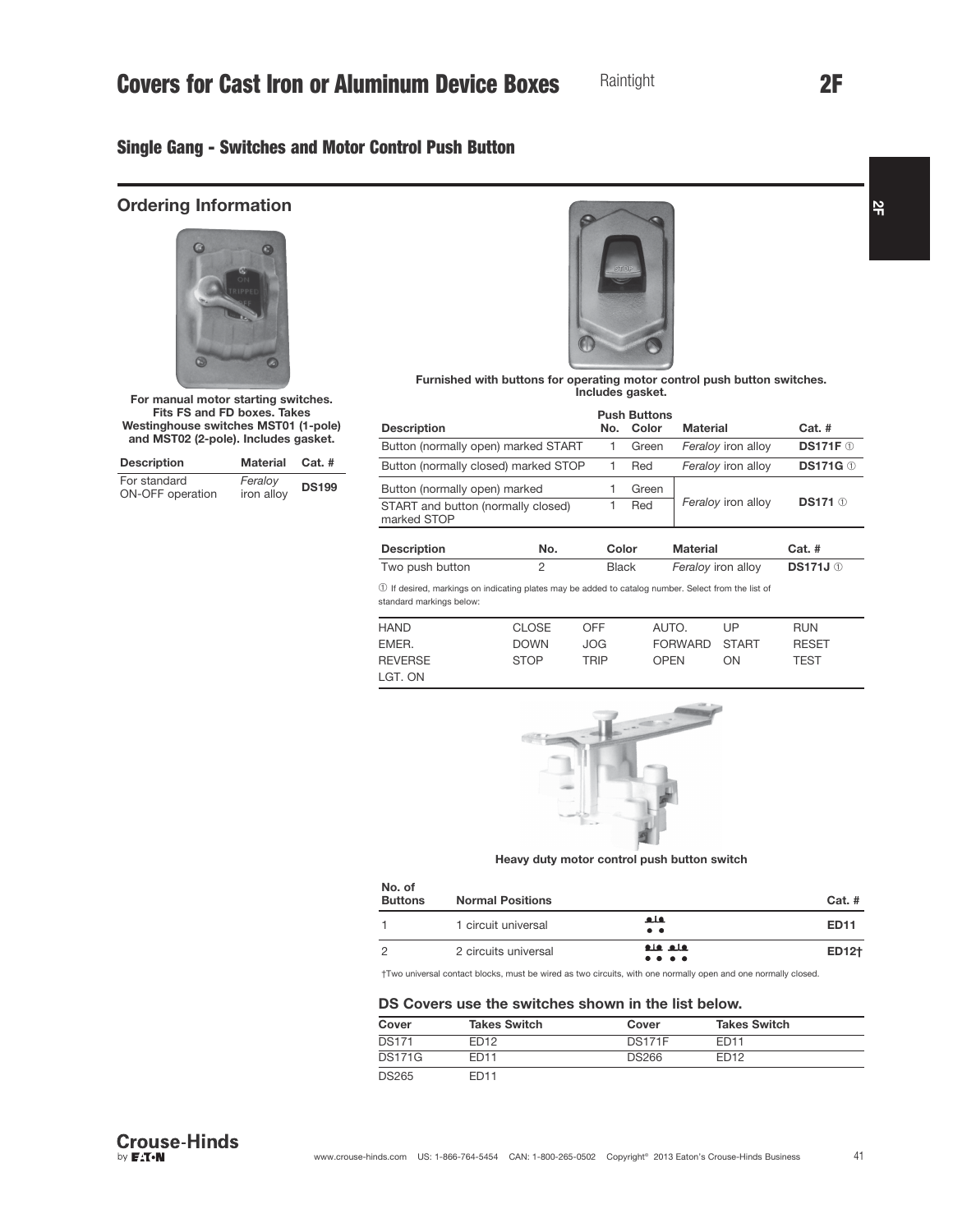# 2F Covers for Cast Iron or Aluminum Device Boxes

### Single Gang - DS Receptacles and WP Plugs

#### $\frac{1}{2}$ Applications:

- WP plugs and DS receptacles are used:
- Wherever dust, dirt, moisture and corrosion are a problem
- Outdoors or in locations where frequent washdowns occur, as in dairies and food processing plants

### Features:

DS receptacle housings are used:

- With FS and FD cast device boxes, either surface mounted or installed flush in a wall
- With single gang, two gang tandem and multiple gang boxes having individual cover openings
- A threaded cap which effectively seals housing when not in use

WP plugs include:

- A molded Neoprene hood with integral sleeve to seal the cord entrance
- An aluminum ring which clamps the hood to receptacle housing face, to complete watertight seal when plug is in use

### Certifications and Compliances:

- UL Standards: 498; 514A
- NEMA/EEMAC: WD-1; WD-5
- CSA Standard: C22.2 No. 42\*

\*Compliance.

### Standard Materials:

- Receptacle housings: body Feraloy® iron alloy; cap – copper-free aluminum
- Plug exteriors: hood Neoprene; fastening ring – copper-free aluminum

### Standard Finishes:

- Feraloy iron alloy electrogalvanized and aluminum acrylic paint
- Copper-free aluminum natural
- Neoprene natural (black or yellow)

### Electrical Rating Ranges:

- 15 amperes, 125 volts
- 20 amperes, 125, 250 volts



DS Receptacle housings



WP Plugs **CC Replacement** receptacle

### Grounding Type Receptacles For Plugs with U shaped or Round Grounding Contacts

| Rating               | <b>Cover With</b><br>Recept.<br>$Cat.$ # | <b>Diagram</b>          | <b>Style</b>       | Plug<br>$Cat.$ # | <b>Diagram</b>                                                             | Cord Dia. Cat. # | Repl.<br>Recept. |
|----------------------|------------------------------------------|-------------------------|--------------------|------------------|----------------------------------------------------------------------------|------------------|------------------|
| 15 amps<br>125 volts | <b>DS96*</b>                             | ⋒<br><b>NEMA: 5-15R</b> | 2-wire,<br>3-polet | <b>WP820</b>     | $\bf{r}$<br><b>NEMA: 5-15P</b>                                             | .500 to<br>.625  | <b>CC55</b>      |
|                      |                                          |                         |                    |                  |                                                                            |                  |                  |
| 20 amps<br>125 volts | <b>DS222</b>                             | $\mathbb{G}$            | 2-wire,<br>3-polet | <b>WP832</b>     | $\left( \begin{matrix} \bullet \\ \bullet \\ \bullet \end{matrix} \right)$ | .500 to<br>.625  | <b>CC71</b>      |
|                      |                                          | <b>NEMA: 5-20R</b>      |                    |                  | <b>NEMA: 5-20P</b>                                                         |                  |                  |
| 20 amps<br>250 volts | <b>DS290</b>                             | €                       | 2-wire,<br>3-polet | <b>WP930</b>     | Æ                                                                          | .500 to<br>.625  | <b>CC90</b>      |
|                      |                                          | <b>NEMA: 6-20R</b>      |                    |                  | <b>NEMA: 6-20P</b>                                                         |                  |                  |

†Third pole grounded. \*Compliance

For listing of typical FS cast devices boxes, see pages 23 and 24.